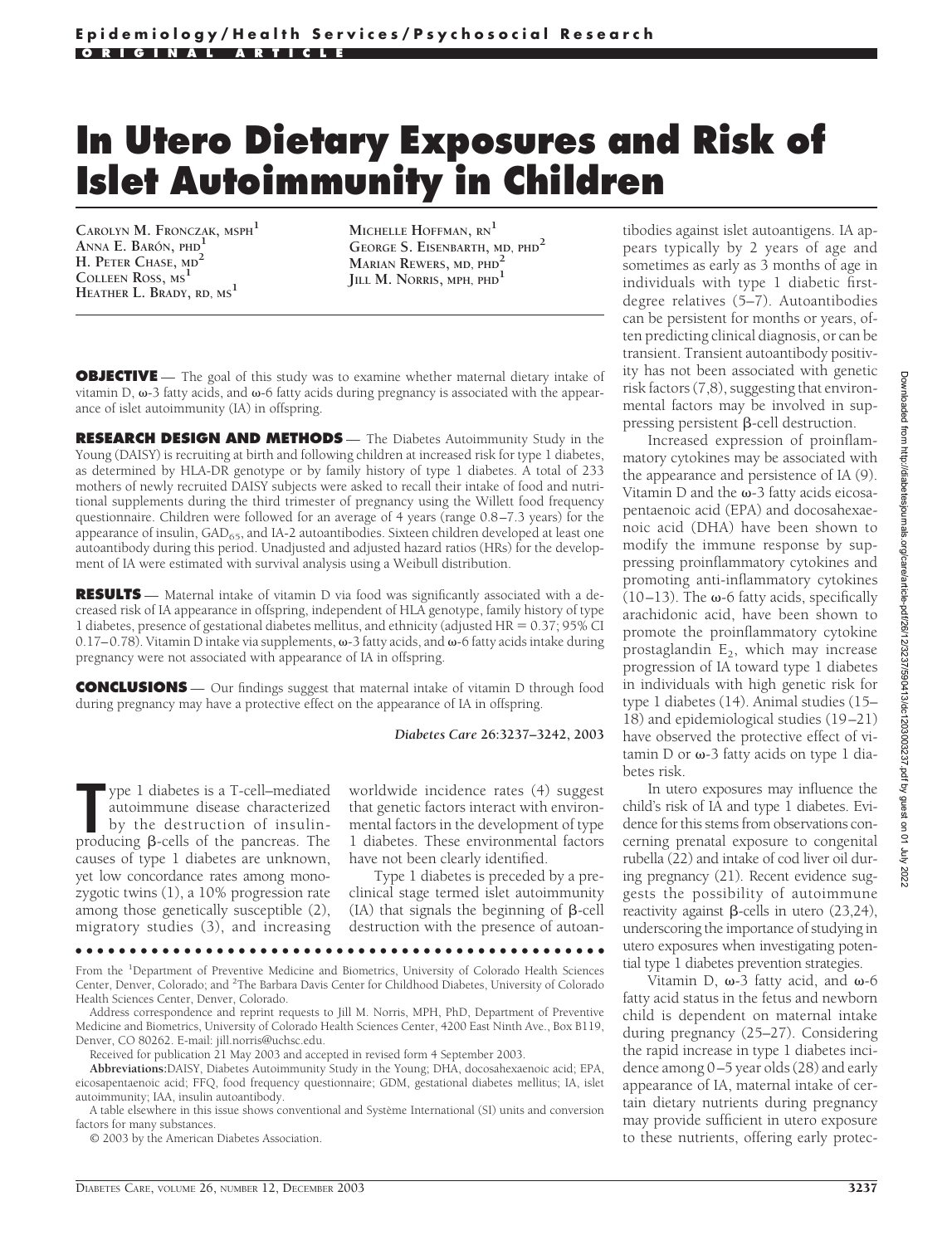tion from or promotion of IA in infancy or early childhood.

Previous studies have been limited because they assessed exposures after the appearance of disease, which could lead to bias, and/or they have only examined supplemental exposures as opposed to exposures via foods, which may result in misclassification. Therefore, we examined whether maternal dietary and/or supplemental intakes during pregnancy of vitamin D,  $\omega$ -3 fatty acids, and  $\omega$ -6 fatty acids are associated with the appearance of IA in children using dietary intake data that were measured before the appearance of the outcome.

## **RESEARCH DESIGN AND METHODS**

## Study population

Informed consent was obtained from the parents of each study subject at enrollment, and the Colorado Multiple Institutional Review Board approved all study protocols. Subjects were identified through the Diabetes Autoimmunity Study in the Young (DAISY), a birthcohort recruited from the Denver metropolitan area that investigates the natural history of IA in infants and children at moderate to high risk for developing type 1 diabetes. DAISY children were recruited in two ways. The first was through a screening program of all children born at St. Joseph Hospital in Denver, Colorado, via testing of umbilical cord blood samples for diabetes-susceptibility alleles in the HLA region. Details on screening are available elsewhere (29). Results of HLA typing placed subjects into three risk groups that are determined by the odds of developing type 1 diabetes by the age of 20 years: high 1:16; moderate 1:75 (in non-Hispanic Caucasians) or 1:230 (in Hispanics); or low  $\leq$ 1:300. The second method of DAISY recruitment was through identifying children with firstdegree type 1 diabetic relatives through the Colorado type 1 diabetes registry, the Barbara Davis Center (Denver, CO), the Children's Hospital (Denver, CO), or media publicity.

#### Collection of maternal diet during pregnancy

Maternal third trimester exposures were assessed via a self-administered Willett Food Frequency Questionnaire (FFQ) sent to mothers at DAISY enrollment

 $\sim$ 2–3 months after delivery. Assessments began in January 1996. Our cohort comprised 233 children whose mother completed an FFQ. The FFQ inquired about the usual intake of food and vitamins over a defined period of time. It listed foods with serving sizes and nine options for frequency of intake ranging from never or less than once per month to six or more serving sizes per day. For vitamin supplements, the FFQ inquired about brand name, constituents, dose, and frequency. The FFQs were sent to the Channing Laboratory at Harvard University for scanning and nutritional data analysis. Nutrient scores were computed by multiplying the frequency of intake by the nutrient content of the item using data from the U.S. Department of Agriculture, food manufacturers, and other published sources. Data on serum concentrations of vitamin D and erythrocyte membrane fatty acids during pregnancy were not available.

Intakes of vitamin D via food and vitamin D via supplements were analyzed separately. Vitamin D intake via food was analyzed as a continuous variable in international units (IU). Vitamin D intake via supplements was dichotomized using a cutoff of 400 IU to distinguish between those above and below the recommended daily consumption of vitamin D. Indicators of  $\omega$ -3 fatty acid intake were measured through the intake of linolenic acid and a combined intake of EPA and DHA. A dichotomization value of 0.1 g for EPA and DHA intake was chosen based upon recent research that reported daily intake of 0.1 g EPA and DHA reflects an average frequency of fish intake of one to three servings per month (30). In our cohort, we assumed that women acquired EPA and DHA through fish consumption. The -6 fatty acid intake was captured through intake of linoleic acid and intake of arachidonic acid. We also calculated the ratio of total  $\omega$ -6 fatty acid intake to total  $\omega$ -3 fatty acid intake.

# Descriptive data collection

We examined sociodemographic and pregnancy indicators to determine their association with IA, which were collected with structured questionnaires. Sociodemographic indicators included child's sex, mother's age at time of delivery, mother's educational attainment at time of delivery ( $\leq$ high school versus  $>12$ years), mother's income at time of deliv-

ery (<\$30,000 vs. ≥\$30,000), and ethnicity (non-Hispanic Caucasian versus "Other"). The "Other" ethnicity category included Hispanic (18.92%), American Indian (0.90%), Asian (0.90%), African American (2.70%), and biracial (1.35%). Variables relating to pregnancy included child's birth weight, a preterm or postterm delivery date (yes/no), cesarean delivery (yes/no), breast-feeding duration  $(<$ 3 months vs.  $\geq$ 3 months), and development of gestational diabetes mellitus (GDM) (yes/no). We also examined genetic risk factors as indicated by subject's relation to a type 1 diabetic first-degree relative (yes/no) and subject's diabetessusceptibility HLA-DR genotype (HLA-DR3/4, DQ8 versus other genotypes).

## Measurement of autoantibodies and definition of outcome

To determine the presence of IA, we collected serum from blood draws at ages 9 months, 15 months, 2 years, and annually for the remainder of the study. We used radioimmunoassays for insulin,  $GAD_{65}$ , and IA-2 autoantibodies. Insulin autoantibodies (IAAs) are measured by a microinsulin autoantibody assay with sensitivity of 58%, specificity of 99%, and interassay coefficient of variation 11% as described previously (31). The combined anti-GAD and IA-2 radioassay is performed in duplicate on a 96-well filtration plate, and radioactivity is counted on a TopCount 96-well plate **B**-counter as described previously (32). The levels of both antibodies are expressed as an index  $(sample\;cpm - negative\;control\;cpm)$ / (positive control cpm  $-$  negative control cpm). In the 1995 Immunology of Diabetes Society Workshop, the GAD antibody assay had 82% sensitivity and 99% specificity using sera from new-onset diabetic patients aged 30 years. The interassay coefficient of variation was 6%. The IA-2 assay had 73% sensitivity and 100% specificity, and the interassay coefficient of variation was 10% (32). All samples with IAA, GAD antibody, or IA-2 levels exceeding the 99th percentile and a random 10% of the remaining samples were retested in a blinded manner for quality assurance. For GAD antibody and IAA, we used the 99th percentile based on testing 198 nondiabetic control subjects aged 0.4–67 years (0.01 for IAA, and 0.032 for GAD antibody) as the cutoff for positivity. The single highest value (100th percentile) for IA-2 among the control subjects,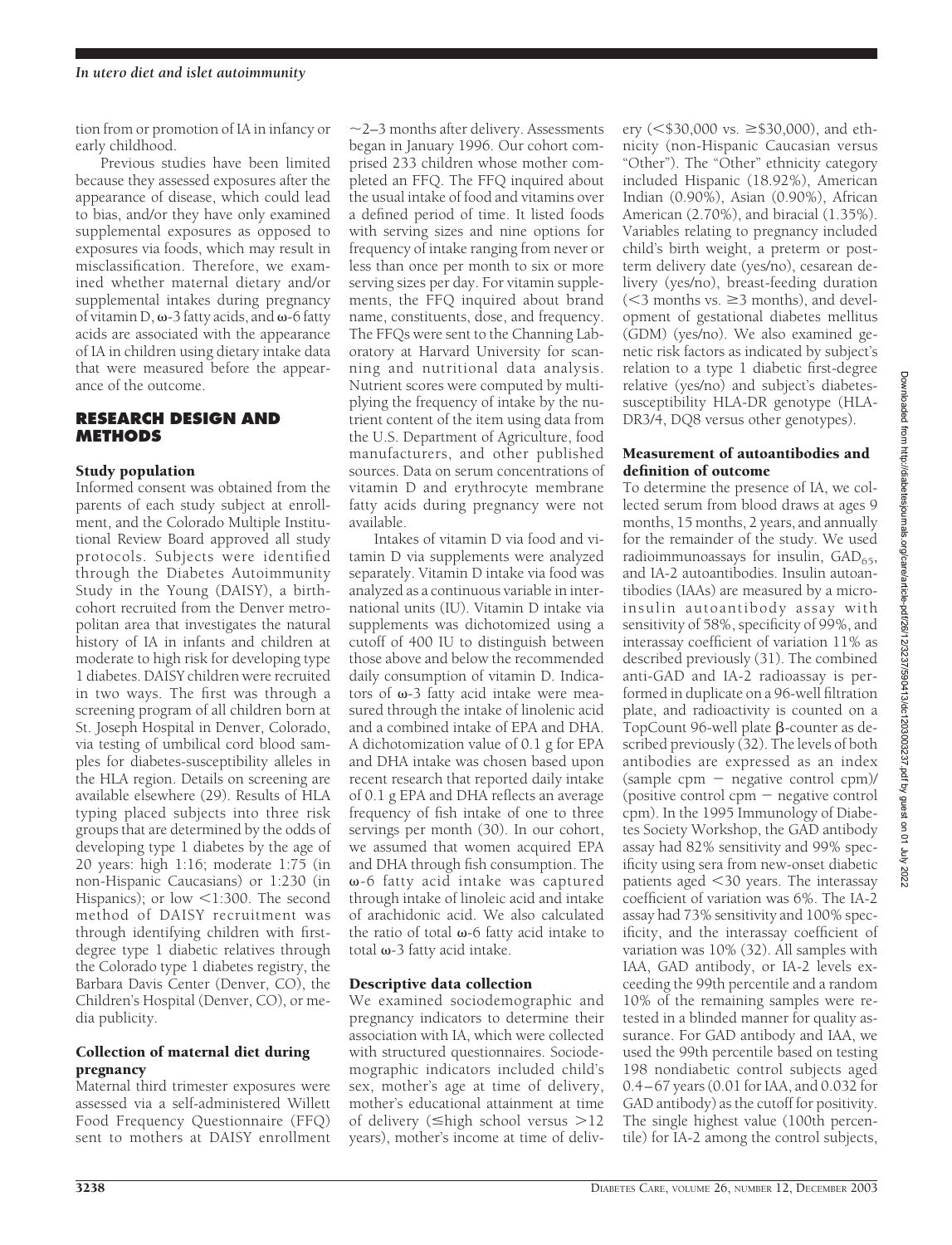| Characteristic                                     | Affected            | Unaffected          | Unadjusted HR<br>$(95\% \text{ CI})$ | Wald<br>$\chi^2 P$ |
|----------------------------------------------------|---------------------|---------------------|--------------------------------------|--------------------|
| n                                                  | 16                  | 206                 |                                      |                    |
| Age at last follow-up (years)*                     | $4.3 \pm 1.9$       | $4.0 \pm 1.4$       | NA†                                  | NA†                |
| Child's sex (% male)                               | 7(43.7)             | 101(49.0)           | $0.87(0.32 - 2.33)$                  | 0.779              |
| Child's ethnicity (% non-Hispanic Caucasian)       | 15(93.7)            | 152 (73.8)          | $5.29(0.7-40.06)$                    | 0.133              |
| Maternal age at delivery (years)                   | $31.3 \pm 6.0$      | $29.7 \pm 5.8$      | $1.26(0.8-1.96)$                     | 0.331              |
| Maternal education at delivery (% $\leq$ 12 years) | 4(25.0)             | 48(23.3)            | $1.09(0.35 - 3.39)$                  | 0.878              |
| Income at delivery (% <\$30,000/year)§             | 4(26.7)             | 48(23.8)            | $1.04(0.33 - 3.28)$                  | 0.942              |
| Birth weight (g)§                                  | $3,122.9 \pm 564.9$ | $3,286.4 \pm 527.7$ | $0.74(0.47 - 1.18)$                  | 0.238              |
| Pre- or post-term delivery§                        | 2(13.3)             | 69 (33.7)           | $0.31(0.07 - 1.37)$                  | 0.148              |
| Cesarean delivery                                  | 1(6.2)              | 43(20.9)            | $0.27(0.04 - 2.04)$                  | 0.226              |
| Breast-fed <3 months§                              | 6(37.5)             | 66(32.3)            | $1.3(0.47-3.56)$                     | 0.619              |
| <b>GDM</b>                                         | 3(18.8)             | 3(1.5)              | $9.64(2.74 - 33.97)$                 | 0.006              |
| First-degree type 1 diabetic relative              | 6(37.5)             | 62(30.1)            | $1.71(0.62 - 4.75)$                  | 0.302              |
| HLA-DR3/4, DQ8 genotype                            | 14(87.5)            | 129(62.6)           | $3.17(0.72 - 14.01)$                 | 0.166              |

# **Table 1—***Demographic and pregnancy characteristics and risk of IA in offspring*

Data are means  $\pm$  SD or *n* (%) unless otherwise indicated. \*For affected, average age at first positive test for IA is 2.5  $\pm$  1.7 years; †outcome determined by difference in age of affected subject at first positive visit and age at last negative visit; #HR associated with incremental values: maternal age = 5 years, birth weight = 500 g; §missing observations include income: one in the affected group (6.2%) and four (1.9%) in the unaffected group, birth weight: one from the unaffected group (0.5%), pre- or post-term delivery: one in each affected (6.2%) and unaffected group (0.5%), and breast-feeding duration: two missing observations from unaffected group  $(1.0\%)$ 

0.07, was used as the cutoff for positivity for this assay.

For the purposes of this study, the definition of IA was positivity for one or more of the three islet autoantibodies on at least one occasion. We excluded positivity due to transplacental transmission of autoantibodies, as indicated by positivity at the 9-month blood draw and negative on all subsequent visits. Children with positive results for any of the antibodies tested were placed on an accelerated blood draw schedule of every 3–6 months for the duration of the study. Of the 16 children who met this definition of IA, 5 have since been diagnosed with type 1 diabetes, 6 were autoantibody positive at last follow-up, and 5 have subsequently tested negative for autoantibodies. We also did some exploratory analysis with a more strict definition of IA, which included only the 11 children who were autoantibody positive on two consecutive visits and still positive (or diabetic) at the last visit.

# Statistical analysis

We used parametric survival analysis (PROC LIFEREG) and specified the Weibull distribution to estimate all univariate and adjusted hazard ratios (HRs) and calculated corresponding approximate 95% CI (33,34). We started accrual of follow-up time from birth. Due to fixed-interval blood draws, the exact timing of IA development was unknown and varied for affected subjects. Thus, the outcome for all affected subjects was interval censored, and the interval was determined by the difference in the age of the affected subject at the first positive visit and their age at the last negative visit. Two subjects were positive at their first blood draw  $(\sim)9$  months of age) and were left censored. Subjects not considered affected had variable lengths of follow-up and were right censored. There were 11 pairs of siblings (9.4%) in the cohort. One sibling from each of the 11 families was randomly deleted to avoid violating the assumption of independence.

Variables for which we did not have a priori reasons for choosing a categorization value were tested for log linearity of outcome. To test log linearity, we first calculated tertile values for each variable, then modeled the variable as an ordered categorical variable and as separate categories based upon tertile values, and evaluated linearity using the likelihood ratio test  $(P < 0.20$  indicated nonlinearity). For all models, variables meeting the assumption of log linearity were entered as continuous variables, whereas variables violating the assumption of log linearity were entered as tertiles.

Tests for confounding began with a saturated survival model and proceeded in a manual backward stepwise fashion. Variables were retained in the final model if their exclusion would have resulted in a  $>$ 10% change in the magnitude of the HR for the dietary variable of interest. The SAS V8e statistical software package was used for all analyses.

**RESULTS** — The average age at last follow-up for the affected and unaffected groups is  $4.3 \pm 1.9$  and  $4.0 \pm 1.4$  years, respectively. Age at first positive IA test was  $2.5 \pm 1.7$  years and ranged from 0.76 to 6.0 years. Univariate analysis revealed a significantly increased hazard of IA associated with mothers having GDM (HR 9.64; 95% CI 2.74–33.97) (Table 1).

Maternal intake of vitamin D through food was associated with a decreased risk of IA in offspring univariately (HR 0.49; 95% CI 0.26–0.94) (Table 2), and after adjustment for HLA genotype, family history of type 1 diabetes, presence of GDM, and ethnicity (adjusted HR 0.37; 0.17– 0.78) (Table 3). This HR represents a 63% decrease in risk associated with an SD increase in dietary vitamin D intake during pregnancy (vitamin D SD 155.6 IU). The remaining exposure variables were nonsignificant univariately and remained so after adjustment for relation to a type 1 diabetic first-degree relative, HLA-DR genotype, and GDM (data not shown). Exploratory analysis of persistent IA/ diabetes suggested a protective effect of vitamin D via food, although the effect was lower in magnitude and nonsignifi-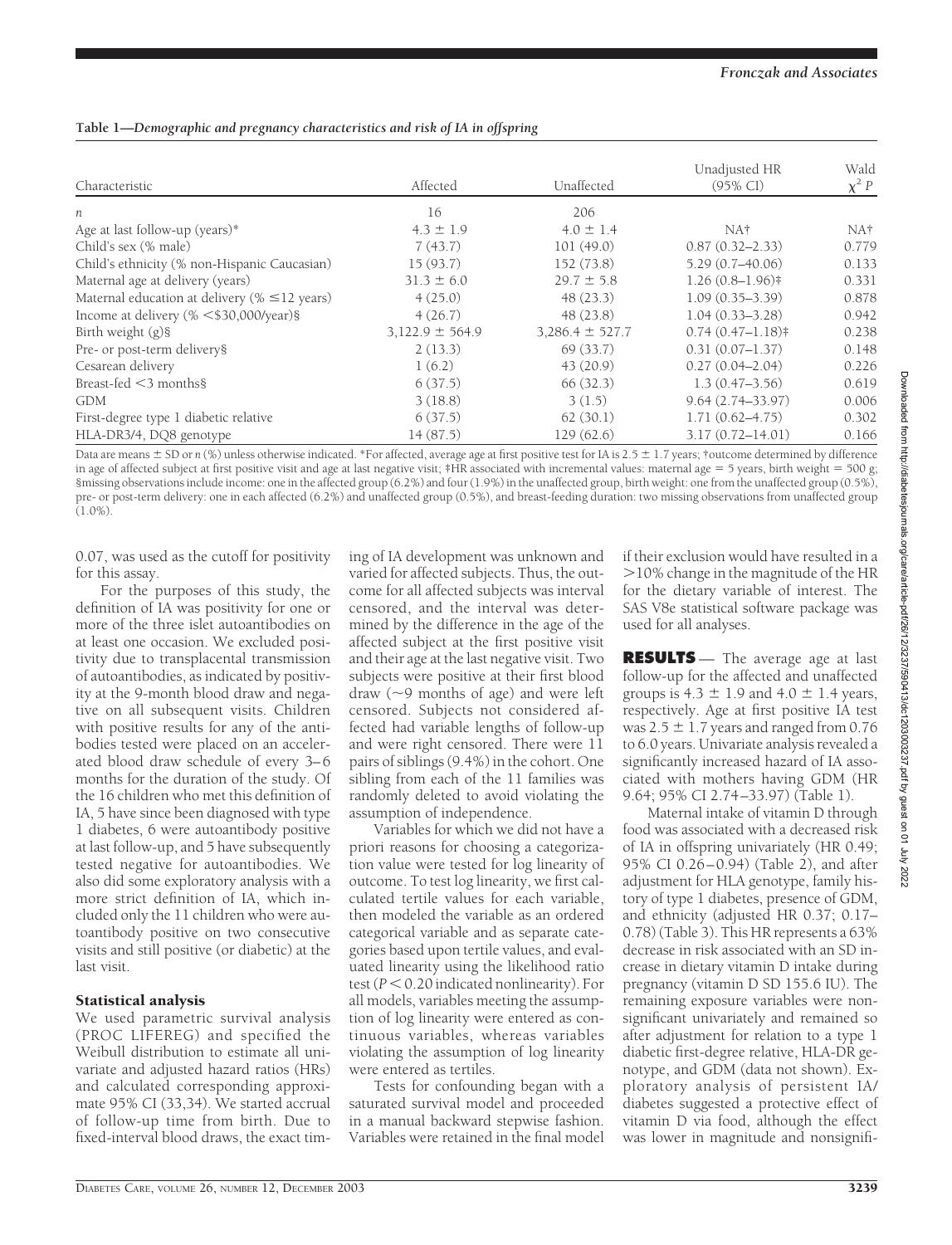**Table 2—***Maternal dietary exposures during pregnancy and risk of IA in offspring*

| Parameters (mean daily intake)                 | Affected | Unaffected | Unadjusted HR<br>$(95\% \text{ CI})$ | Wald<br>$\chi^2 P$ |
|------------------------------------------------|----------|------------|--------------------------------------|--------------------|
| n                                              | 16       | 206        |                                      |                    |
| Vitamin D intake via food (IU)                 | 167.6    | 252.3      | $0.49(0.26 - 0.94)$ *                | 0.059              |
| Vitamin D intake via supplements (IU)          |          |            |                                      |                    |
| $\geq 400$                                     | 13(81.3) | 116(56.3)  | $3.09(0.88 - 10.83)$                 | 0.107              |
| EPA and DHA ( $\omega$ -3 fatty acids) (g)     |          |            |                                      |                    |
| $\geq 0.10$                                    | 9(56.3)  | 137(66.5)  | $0.64(0.24 - 1.71)$                  | 0.380              |
| Linolenic acid ( $\omega$ -3 fatty acid) (g)   | 1.4      | 1.3        | $1.16(0.75 - 1.80)^*$                | 0.503              |
| Arachidonic acid ( $\omega$ -6 fatty acid) (g) | 0.13     | 0.14       | $0.88(0.5-1.56)$ *                   | 0.672              |
| Linoleic acid ( $\omega$ -6 fatty acid) (g)†   |          |            |                                      |                    |
| < 7.92                                         | 4(25.0)  | 71 (34.5)  | 1.0 (referent)                       |                    |
| 7.92-11.78                                     | 8(50.0)  | 66(32.0)   | $2.01(0.55 - 7.37)$                  | 0.274              |
| >11.78                                         | 4(25.0)  | 69(33.5)   | $1.04(0.26 - 4.16)$                  | 0.955              |
| Ratio of $\omega$ -6 total: $\omega$ -3 total  | 7.9      | 7.8        | $1.13(0.70 - 1.83)^*$                | 0.624              |
| Caloric intake (kcal)†                         |          |            |                                      |                    |
| $<$ 1,718.88                                   | 5(31.2)  | 68(33.0)   | 1.0 (referent)                       |                    |
| 1,718.88-2,491.04                              | 9(56.2)  | 67(32.5)   | $1.61(0.54 - 4.82)$                  | 0.405              |
| >2,491.04                                      | 2(12.5)  | 71(34.5)   | $0.37(0.07 - 1.93)$                  | 0.258              |

Data are *n* (%) unless otherwise indicated. \*HR represent risk for an SD difference in intake: SD vitamin D = 155.6 IU; SD linolenic acid =  $0.69$  g; SD arachidonic acid =  $0.08$  g; SD ratio  $\omega$ -6 total to  $\omega$ -3 total = 2.00; †categorized as tertiles because variable did not meet the assumption of log linearity.

cant compared with the less restrictive IA model (Table 3).

**CONCLUSIONS** — Our findings suggest that maternal intake of vitamin D through food during pregnancy may have a protective effect on the appearance of IA in offspring. While other studies have examined related questions (21), our study is the first to examine in utero dietary exposures using a cohort design in which exposure is assessed and then the cohort is followed for the outcome. This design is free of recall bias, a weakness commonly attached to study designs in which exposures are assessed after the appearance of disease. Also, the DAISY cohort was created by selectively screening for subjects at increased genetic risk of type 1 diabetes. Although this results in a cohort that is not representative of the general population, the cohort is otherwise free of exposure-dependent selection bias. In addition, our study design accounted for the level of exposure through dose and frequency assessments, aspects not accounted for in past epidemiological reports (19,21).

FFQs are appropriate for assessing diet in pregnant women (35–38), although there is a tendency for overestimation of intake (39). While the period of recall was relatively short, we recognize that nondifferential misclassification of

**Table 3—***Multivariate survival analysis examining maternal vitamin D intake via food during pregnancy and risk of IA and persistent IA*

|                                                 | IA                   |         | Persistent IA         |            |
|-------------------------------------------------|----------------------|---------|-----------------------|------------|
|                                                 | adjusted HR (95%     | Wald    | adjusted HR (95%      | Wald       |
| Risk factors*                                   | CI)                  | $x^2 P$ | CI)                   | $\chi^2$ P |
| n                                               | 16                   |         | 11                    |            |
| Vitamin D intake via food (IU)                  | $0.37(0.17-0.78)$    | 0.020   | $0.58(0.27 - 1.28)$ † | 0.205      |
| First-degree type 1 diabetic relative           | $5.15(1.45 - 18.28)$ | 0.021   | $6.74(1.62 - 28.03)$  | 0.031      |
| HLA-DR 3/4, DQ8 genotype                        | $9.79(1.69 - 56.83)$ | 0.029   | $9.14(1.50 - 55.85)$  | 0.054      |
| <b>GDM</b>                                      | $7.78(1.83 - 33.03)$ | 0.011   | $2.05(0.22 - 19.02)$  | 0.528      |
| Child's ethnicity (% non-Hispanic<br>Caucasian) | $6.97(0.88 - 55.46)$ | 0.088   | Not calculable#       | NA         |

\*All variables entered into model simultaneously; †HR represents risk for a 155.6 IU SD difference in intake; ‡all affected were non-Hispanic Caucasian.

dietary exposure was also possible because each mother assessed her third trimester intake at  $\sim$ 2-3 months after delivery. However, overestimation and nondifferential misclassification are more likely to bias the measure of association toward the null rather than away from the null and therefore would not explain our results regarding dietary vitamin D. In fact, given the potential for nondifferential misclassification, our analyses may actually be underestimating the effect of maternal intake. Only a biomarker of vitamin D could better confirm vitamin D exposure, as it would account for vitamin D acquired through diet as well as sunlight, the latter of which we were unable to account for in this study. However, exposure to sunlight is a readily available source of vitamin D in Colorado and would likely not differ among affected and unaffected groups. In the DAISY children, plasma 25, hydroxyvitamin D levels were significantly associated with vitamin D intake as measured by the Willett FFQ, suggesting that the questionnaire was producing a valid measure of vitamin D intake (40).

The previous epidemiological studies that observed the protective effect of vitamin D (19–21) used type 1 diabetes as the outcome. However, considering that IA is the initial signal of  $\beta$ -cell destruction, that it often appears early in life, and that it can last for years before clinical diagnosis of type 1 diabetes, identifying exposures associated with the appearance of IA, regardless of its persistence, offers an opportunity for type 1 diabetes prevention at its most primitive stage. Our outcome definition includes transient IA subjects. While transient IA more weakly predicts progression toward type 1 diabetes compared with persistent IA, it is our observation that 13% of the DAISY subjects who lost their antibodies gained them back at a later date (M.R., J.M.N., unpublished data). Interestingly, 11.7%  $(n = 2)$  of the 17 DAISY subjects followed from birth who have developed type 1 diabetes were classified with transient IA at some time before type 1 diabetes diagnosis (M.R., J.M.N., unpublished data). The number of subjects who developed at least one autoantibody was relatively small, and CIs for significant results under this outcome were wide, implying that further studies are needed to verify this association.

Because high-risk genetic factors and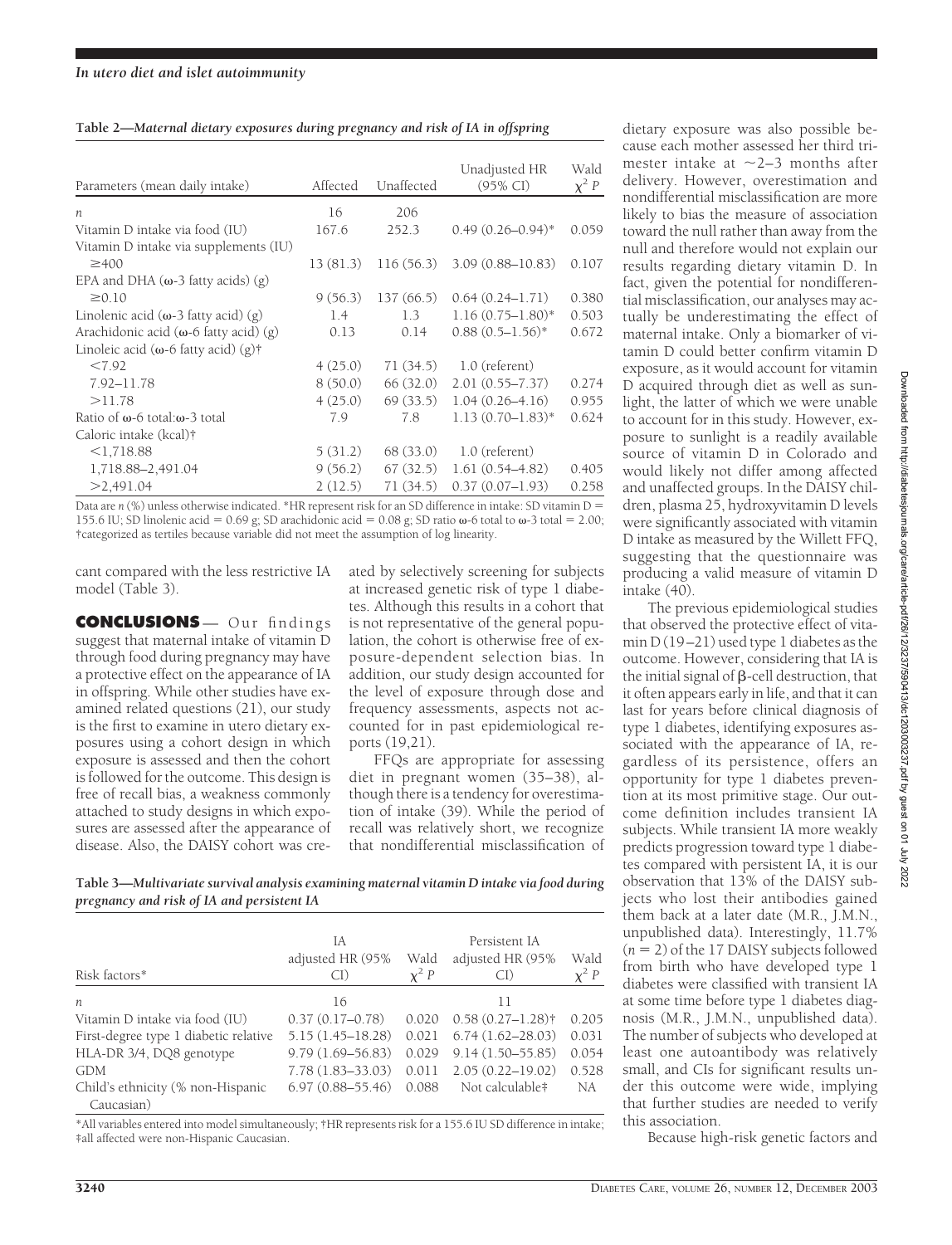multiple appearances of islet autoantibodies on more than one occasion significantly influence progression toward type 1 diabetes (8), we explored an outcome defined with persistent IA (i.e., positive for an autoantibody on two consecutive occasions and still positive or type 1 diabetes at last visit). However, restricting our outcome reduced our already small affected group by  $>30\%$ . The trend of protection with vitamin D via food remained, but statistical significance was not observed with this or any other exposure. This is likely due to the small number of persistent IA subjects, resulting in weak power to detect a significant difference between affected and unaffected groups.

We did not find a significant association between combined intake of EPA and DHA and risk of IA in offspring. The power to detect a significant difference between the affected and unaffected groups with respect to this exposure was limited. We had only 12% power to detect a significant result with respect to a combined intake of EPA and DHA given that 91% of the unaffected group reported intake of  $< 0.10$  g EPA and DHA daily. One concern regarding the EPA and DHA levels in our cohort was that pregnant women might consume too little fish to provide a valid estimate of EPA and DHA, considering women are advised against fish consumption during pregnancy due to increased risk of fetal mercury exposure. Indeed, the levels of EPA and DHA intake are slightly lower in our cohort than levels reported by other cohorts (30) for women aged 34–59 years using the same FFQ (median daily intake, 0.14 and 0.17 g, respectively). Therefore, additional studies in populations consuming more fish may be necessary to further address fish intake during pregnancy and IA in offspring.

Interestingly, we did not find an association between vitamin D intake via supplements and IA, which is similar to observations in another epidemiological study (21). The reasoning is not clear as to why we observed an association with vitamin D intake via food and not via supplements. The inconsistency could be due to residual confounding unaccounted for in the analysis in that women who take less than the recommended amount of vitamin D may be different from those who take the recommended amount or more. Alternatively, the inconsistency might be

explained by differences in power due to differences in the distribution of the two variables, in that we had 48% power to obtain a significant result given that 90% of the unaffected group received at least 400 IU of vitamin D supplementation. However, these explanations are likely too simplistic considering the nonsignificant HR for the vitamin D supplement variable was in the opposite direction of the vitamin D intake via food variable. Perhaps in utero, the bioavailability of vitamin D may be greater when acquired through food, even if the food is simply fortified with vitamin D, as opposed to manufactured multivitamin supplements taken alone. Alternatively, an unidentified nutrient that is available in foods containing vitamin D or a combination of vitamin D and this nutrient could be responsible for the association between vitamin D via food and IA in offspring. To design effective prevention strategies, studies are needed to determine whether the protective factor is vitamin D itself, a nutrient that accompanies vitamin D in foods, or an interaction between vitamin D and another nutrient.

**Acknowledgments**— This work was supported by the National Institutes of Health Grants R01-DK-49654 and R01-DK-32493 and the Diabetes Endocrinology Research Center Clinical Investigation & Biometrics Core NIH P30 DK57516.

#### **References**

- 1. Kaprio J, Tuomilehto J, Koskenvuo M, Romanov K, Reunanen A, Eriksson J, Stengard J, Kesaniemi YA: Concordance for type 1 (insulin-dependent) and type 2 (non-insulin-dependent) diabetes mellitus in a population-based cohort of twins in Finland. *Diabetologia* 35:1060–1067, 1992
- 2. Couper JJ: Environmental triggers of type 1 diabetes. *J Paediatr Child Health* 37:218– 220, 2001
- 3. Bodansky HJ, Staines A, Stephenson C, Haigh D, Cartwright R: Evidence for an environmental effect in the etiology of insulin dependent diabetes in a transmigratory population. *BMJ* 304:1020–1022, 1992
- 4. Onkamo P, Vaananen S, Karvonen M, Tuomilehto J: Worldwide increase in incidence of type I diabetes: the analysis of the data on published incidence trends. *Diabetologia* 42:1395–1403, 1999
- 5. Kimpimaki T, Kupila A, Hamalainen AM, Kukko M, Kulmala P, Savola K, Simell T,

Keskinen P, Ilonen J, Simell O, Knip M: The first signs of  $\beta$ -cell autoimmunity appear in infancy in genetically susceptible children from the general population: the Finnish Type 1 Diabetes Prediction and Prevention Study. *J Clin Endocrinol Metab* 86:4782–4788, 2001

- 6. Ziegler AG, Hillebrand B, Rabl W, Mayrhofer M, Hummel M, Mollenhauer U, Vordemann J, Lenz A, Standl E: On the appearance of islet associated autoimmunity in offspring of diabetic mothers: a prospective study from birth. *Diabetologia* 36:402–408, 1993
- 7. Colman PG, Steele C, Couper JJ, Beresford SJ, Powell T, Kewming K, Pollard A, Gellert S, Tait B, Honeyman M, Harrison LC: Islet autoimmunity in infants with a type I diabetic relative is common but is frequently restricted to one autoantibody. *Diabetologia* 43:203–209, 2000
- 8. Yu J, Yu L, Bugawan TL, Erlich HA, Barriga K, Hoffman M, Rewers M, Eisenbarth GS: Transient antiislet autoantibodies: infrequent occurrence and lack of association with "genetic" risk factors. *J Clin Endocrinol Metab* 85:2421–2428, 2000
- 9. Kukreja A, Maclaren NK: Autoimmunity and diabetes. *J Clin Endocrinol Metab* 84: 4371–4378, 1999
- 10. Saggese G, Federico G, Balestri M, Toniolo A: Calcitriol inhibits the PHA-induced production of IL-2 and IFN- $\gamma$  and the proliferation of human peripheral blood leukocytes while enhancing the surface expression of HLA class II molecules. *J Endocrinol Invest* 12:329–335, 1989
- 11. Deluca HF, Cantorna MT: Vitamin D: its role and uses in immunology. *FASEB J* 15: 2579–2585, 2001
- 12. Calder PC: More good news about fish oil. *Nutrition* 17:158–160, 2001
- 13. Calder PC: Polyunsaturated fatty acids, inflammation, and immunity. *Lipids* 36: 1007–1024, 2001
- 14. Litherland SA, Xie XT, Hutson AD, Wasserfall C, Whittaker DS, She JX, Hofig A, Dennis MA, Fuller K, Cook R, Schatz D, Moldawer LL, Clare-Salzler MJ: Aberrant prostaglandin synthase 2 expression defines an antigen-presenting cell defect for insulin-dependent diabetes mellitus. *J Clin Invest* 104:515–523, 1999
- 15. Mathieu C, Laureys J, Sobis H, Vandeputte M, Waer M, Bouillon R: 1,25-Dihydroxyvitamin D3 prevents insulitis in NOD mice. *Diabetes* 41:1491–1495, 1992
- 16. Mathieu C, Waer M, Laureys J, Rutgeerts O, Bouillon R: Prevention of autoimmune diabetes in NOD mice by 1,25 dihydroxyvitamin D3. *Diabetologia* 37:552– 558, 1994
- 17. Suresh Y, Das UN: Protective action of arachidonic acid against alloxan-induced cytotoxicity and diabetes mellitus. *Prosta-*